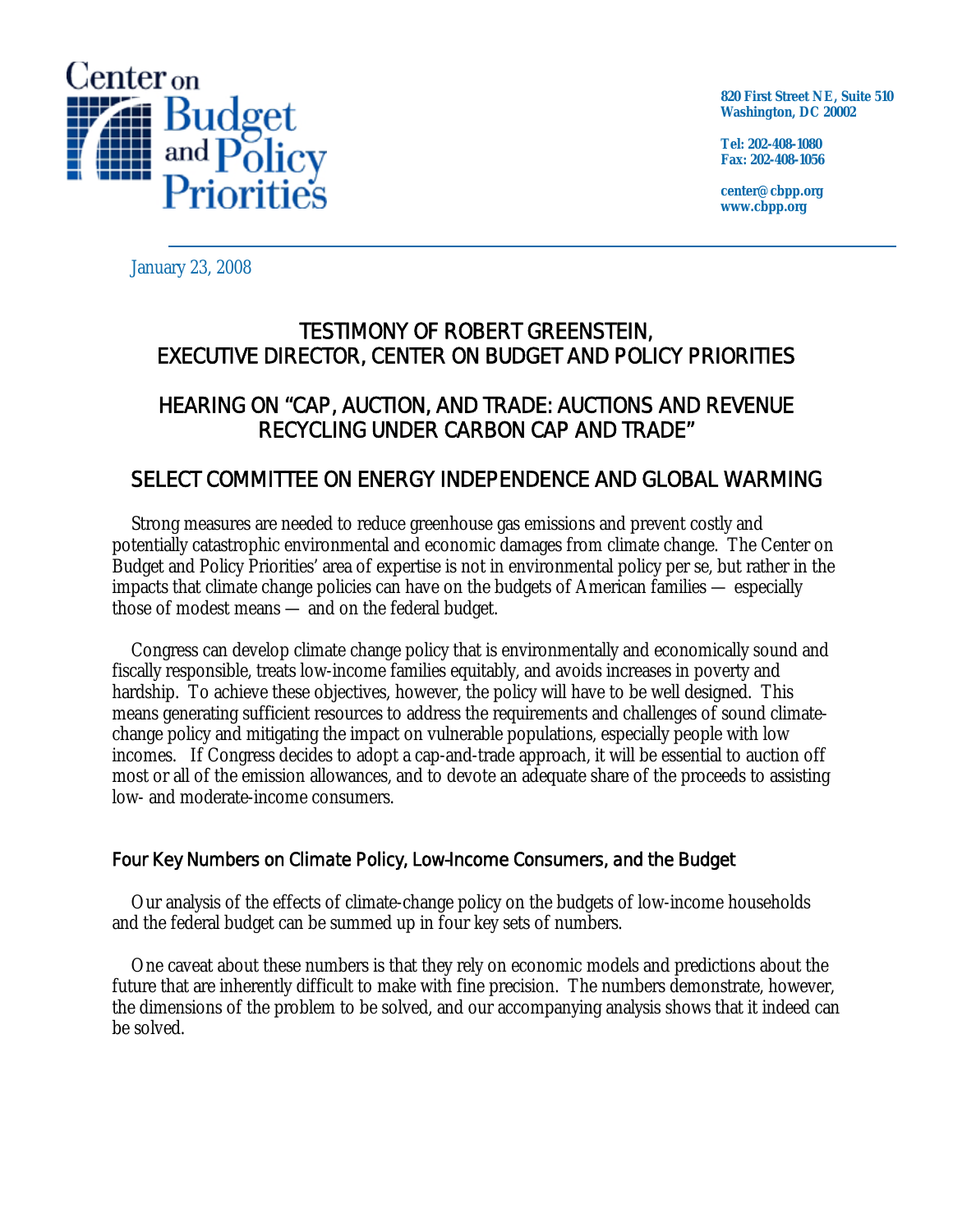#### 1. \$750 - \$950 per year: the average increase in energy-related costs for the poorest fifth of the population from a modest (15 percent) emissions reduction

 Effective climate-change policies work in part by raising the prices of fossil-fuel energy products to encourage energy efficiency and the substitution of clean energy sources. This is essential to prevent extensive environmental and economic damage from climate change. However, it will raise costs to consumers for a wide array of products and services, from gasoline and electricity to food, mass transit, and other products or services with significant energy inputs.

 Households with limited incomes will be affected the most by those higher prices, since they spend a larger share of their incomes on energy-related products and services than more affluent households do. They also are less able to afford investments that can reduce their energy consumption, such as buying a more efficient car or a new heating and cooling system. If nothing is done to protect people of limited means, many more of them will slip into poverty, those who are poor will become poorer, and the trend toward widening income inequality will be aggravated.

 \$750 to \$950 per year is our estimate of how much, if left to fend for themselves, average families in the poorest 20 percent of the population would have to come up with to cover the increased costs arising from a 15 percent reduction in emissions.<sup>1</sup> This is a group whose average income is only modestly over \$13,000 a year, and our \$750-\$950 estimate already takes into account increases in cost of living adjustments that they may receive, such as through the annual Social Security COLA, as a result of higher energy costs. Moreover, the 15 percent reduction in emissions, which is what CBO uses in its analysis, is relatively modest by the standards of current proposals. It is 15 percent below business-as-usual levels (what emissions would be if there were no restrictions), *not* 15 percent below the 1990 or 2005 levels that are often used as benchmarks in legislative proposals. Those benchmarks themselves are well below business-as-usual levels.

### 2. \$50 billion to \$300 billion per year: resources potentially generated by climate-change policies to help low-income consumers and to address other climate-change-related needs

 Fortunately, the same climate-change measures that generate higher energy-related costs can also generate substantial resources to cover those costs. CBO estimates that various recent proposals to limit greenhouse-gas emissions by establishing a cap-and-trade system would create a valuable resource — emission permits — that would be worth \$50 billion to \$300 billion per year by 2020, depending on the specifics of each proposal. That is how much revenue the government could expect to raise if it auctioned off all of the permits.

## 3. Approximately 14 percent: share of auction proceeds needed to fully offset the increased energy-related costs faced by low-income consumers

 The amount of revenue the government could raise by auctioning off all of the permits in a capand-trade system is far more than what would be needed to protect low-income consumers from higher energy-related prices arising from climate-change legislation. We estimate that a program

 $\overline{a}$ <sup>1</sup> The Congressional Budget Office has provided a figure of \$680 for the average increase in cost for the bottom 20 percent of *households*. Using CBO's own household-size-adjustment methodology, we have estimated the impact on the poorest 20 percent of *people*. (The bottom fifth of households disproportionately consists of one- and two-person households, and as a result, includes significantly less than one-fifth of the people in the United States.) For a fuller explanation of this adjustment, see http://www.cbpp.org/10-25-07climate.htm, footnote 1.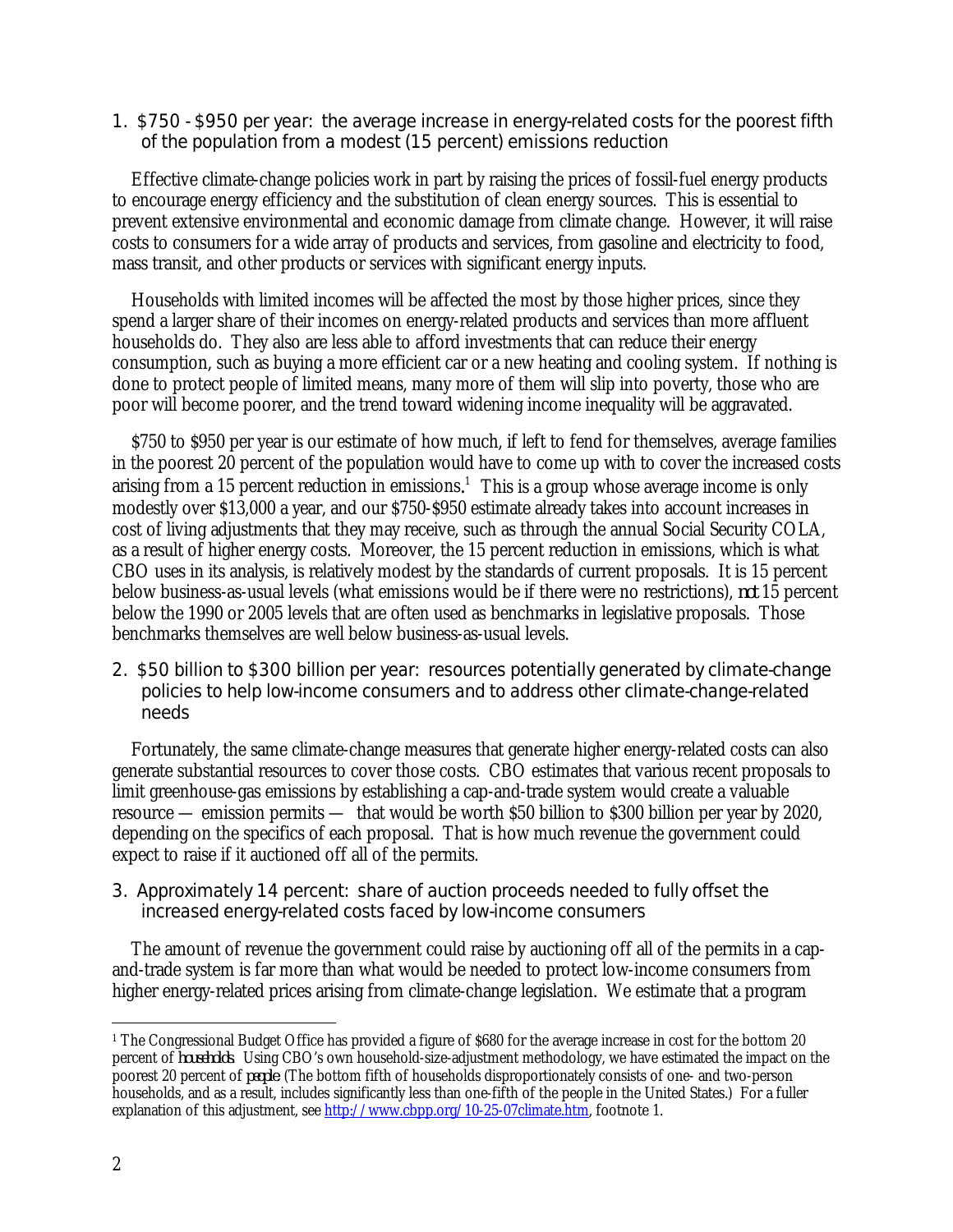designed according to the principles laid out later in this testimony, which would fully offset the impact on the poorest 20 percent of people and also provide some relief to many hard-pressed working families in the next 20 percent, could be fully funded with approximately 14 percent of the resources that would be generated by auctioning off all the allowances in a cap-and-trade system.

 The specific dollar amounts in our first two sets of numbers — \$750 to \$950 per year of added costs for low-income consumers and \$50 to \$300 billion per year of potential revenue are tied to specific emissions targets, but the 14 percent figure is not. When the emissions target is looser (and hence the emissions reduction is smaller) — as it would be in the early years of most proposals the dollar amount of revenue that could be raised would be lower, but so too would be the increase in energy prices and the amount of added costs that households would face. As the cap tightens and larger emissions reductions are called for, the added costs to households increase, but so too does the potential revenue that would be available to offset those costs. But no matter what the point in time, the amount needed to protect low-income consumers would always be about 14 percent of the

revenue that could be generated. In other words, Congress does not need to guess at what the right amount to provide to assist low-income consumers will be; by setting aside 14 percent of the allowance value in a capand-trade system in perpetuity, it can be sure to have shielded these consumers from whatever the price impacts on them are in any given year.

 If Congress wanted to assist middle-income consumers as well, that could be accomplished, if a sufficient share of the allowance value from a cap-and-trade regime were set aside for that purpose. For example, with



FIGURE 1

approximately half of the allowance value, Congress could fully compensate 60 percent of American households and provide significant compensation to the next 20 percent, leaving out only the wealthiest 20 percent of households, who have the most disposable income, consume the most energy, and are the most able to make adjustments to their own consumption patterns in order to reduce their carbon footprints.

#### 4. Less than 15 percent: share of potential budget resources needed to fully compensate energy companies and other emitters for financial losses due to climate-change policies

 Although the resources that can be generated by sound climate-change policies are substantial, so too are the budget claims arising from those policies. Besides the need to protect vulnerable populations, those claims include basic research into alternative energy sources, assistance for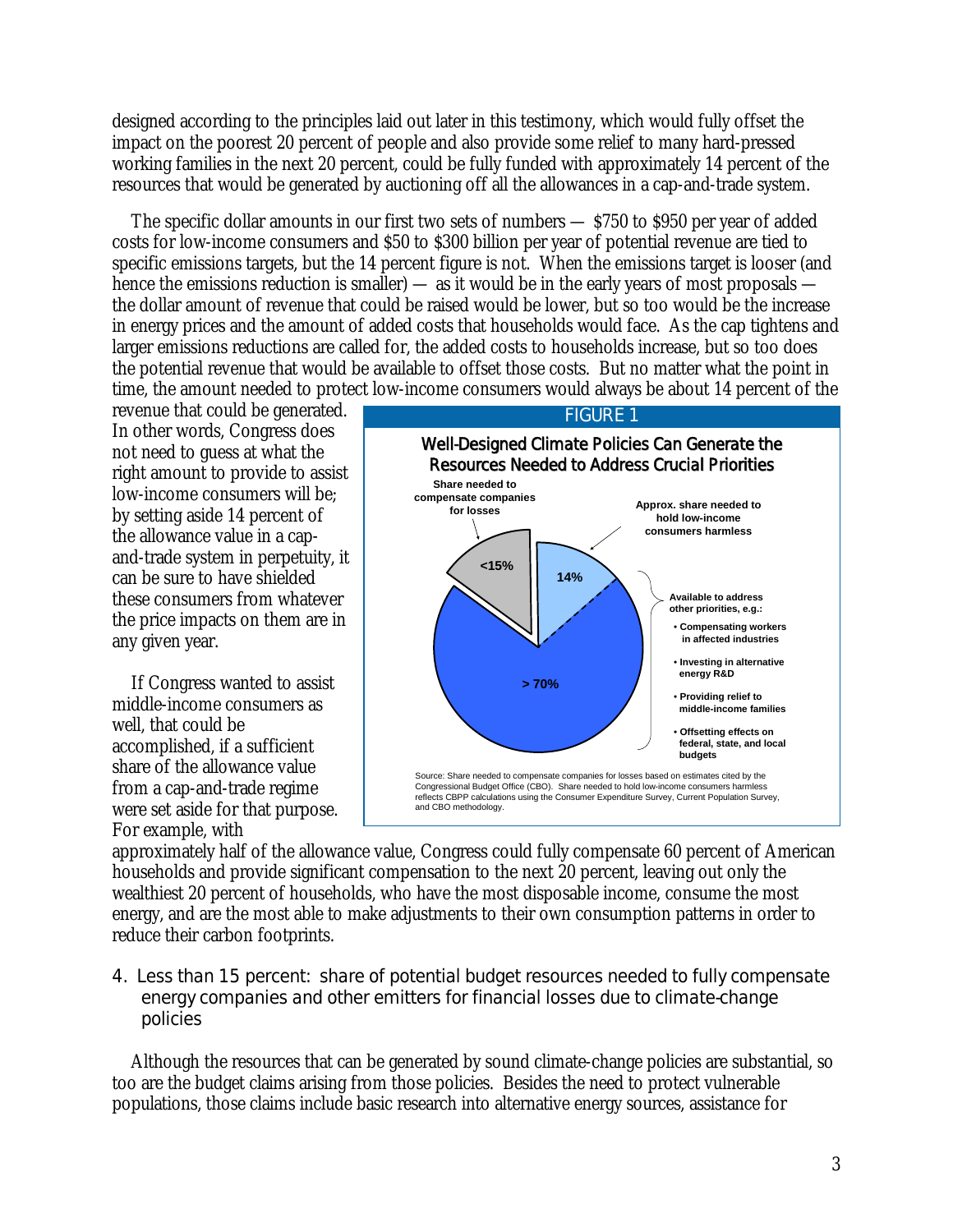workers and communities that depend on the coal industry and other industries most affected by the shift to a less carbon-intensive economy, and other needs. In addition, higher energy prices will drive up the cost to federal, state, and local governments of providing many important services and benefits. Unless these costs are offset, government services will have to be reduced or taxes raised, or the federal deficit will rise.

 In a cap-and-trade system, making sure there are adequate budget resources requires that most of the emission allowances are auctioned off, not given away for free to energy companies and other emitters due to misconceptions about the financial losses they would incur. One misconception is that those losses would be very large. CBO's review of the evidence, however, concludes that less than 15 percent of the total value of the allowances would be sufficient to offset the net financial losses of companies affected by policies to restrict emissions. More than that would simply create what CBO has called "windfall profits" for companies receiving the free allowances.

 A related misconception about cap-and-trade may also contribute to the belief that large numbers of emission allowances should be given away to energy companies and other industrial emitters. This is the mistaken belief that energy prices will not rise (or not rise as much) if the allowances are given away. That belief is *not* correct; it flies in the face of the basic law of supply and demand. A cap on emissions will limit the supply of energy produced from fossil fuels. When supply is restricted, prices rise — just as when there is a banana shortage, the price of bananas goes up. Regardless of whether the government gives away or sells the allowances, energy companies will be able to sell their products at the higher price. If companies receive allowances for free, they will still be able to charge the higher price — they will be able to charge what the market will bear — and will reap what CBO has termed "windfall profits." Indeed, Harvard economist Greg Mankiw, who served as Chairman of President George W. Bush's Council of Economic Advisers, has characterized a cap-and-trade mechanism under which the allowances are given away as "corporate welfare."<sup>2</sup> (As an analogy, if a distributor has purchased large quantities of a product at one price but some external event then causes the supply of future quantities of that product to fall — and the market price of the product to rise correspondingly — the distributor will not keep his prices low just because he purchased the products before their price climbed. He will charge what the market will bear. In the same way, energy companies will charge what the market will bear whether they obtain the permits for free or purchase them through an auction.)

#### Avoiding Regressive Outcomes While Meeting Other Climate-Related Priorities

 The policies needed to reduce greenhouse-gas emissions would, by themselves, result in regressive changes in energy prices. But they also can generate substantial revenue that could be used to offset those regressive impacts. Our analysis, like that of CBO, shows that the potential revenue from auctioning off emission allowances under a cap-and-trade system could yield more than enough revenue to offset the losses likely to be experienced by low- and moderate-income families and by workers in the industries hit hardest by the adjustment to a less carbon-intensive economy. The revenue could be sufficient both to address these issues and to meet various other legitimate purposes arising from the legislation as well (see figure 1).

 $\overline{a}$ 

<sup>2</sup> Greg Mankiw, "Greg Mankiw's Blog: Random Observations for Students of Economics," August 2, 2007.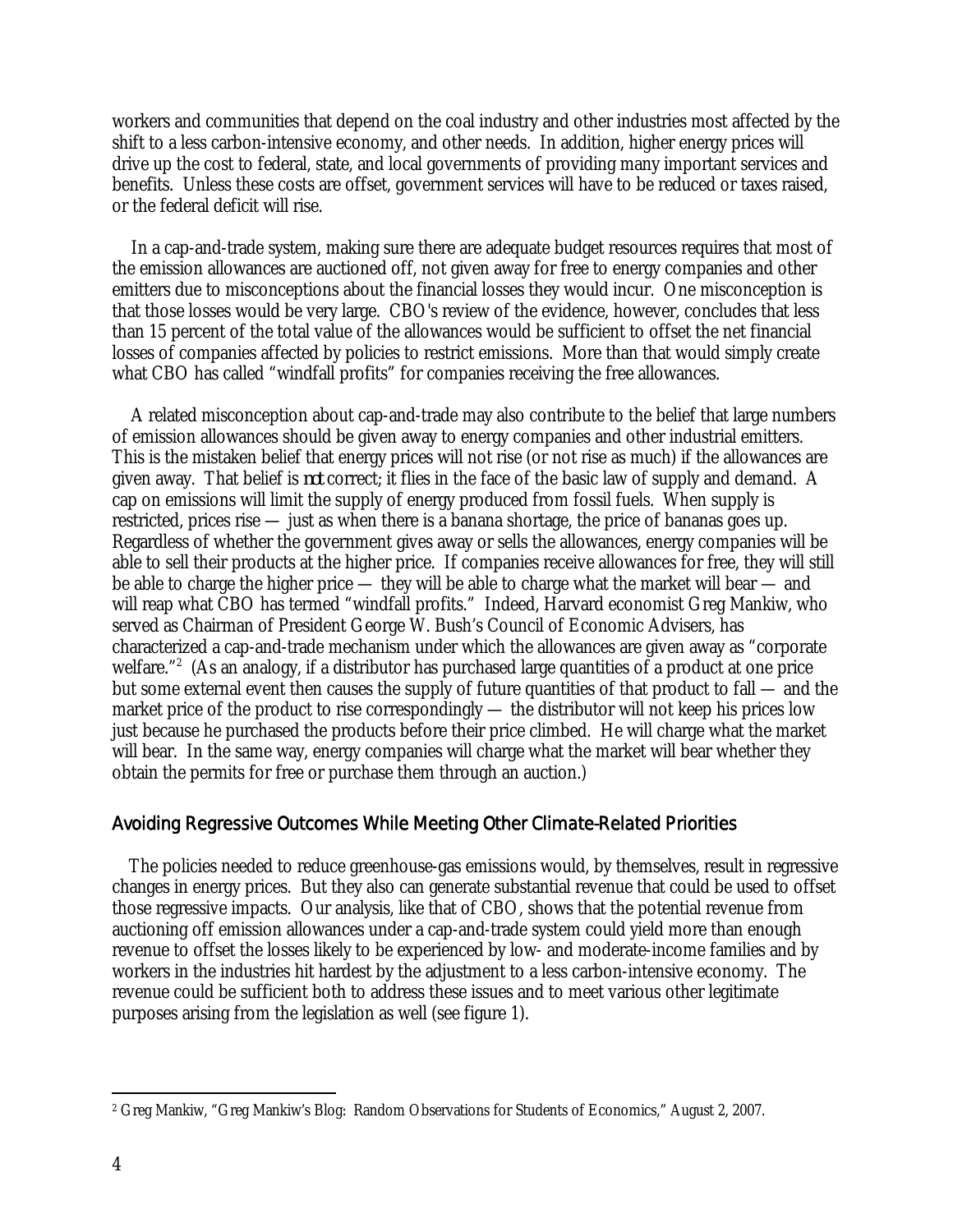In contrast, giving away a substantial fraction of emission allowances to existing energy producers would do almost nothing to compensate low- and moderate-income families for their losses. A very large percentage of the benefits of such a giveaway would go to shareholders of the energy companies, most of whom have high incomes, while little revenue would be available to mitigate the effects on those least well-off.

 Addressing regressivity and adjustment costs would not be the only claims on the resources that could be generated by a cap-and-trade system. Governments at all levels would pay more for the energy and energy-related products that they consume directly. For example, the Defense Department is the single largest consumer of energy in the United States. In addition, there would be impacts on living costs and economic activity, which, while modest in the overall economy, could nevertheless trigger increases in automatic cost-of-living adjustments in Social Security and other benefit programs and some modest reductions in tax revenues. These issues can be addressed and any increases in deficits and debt avoided — by using a share of the allowances to offset such tax and expenditure changes. (Note: action to reduce the damages from climate change should have positive effects on the budget over the longer run, by reducing government expenditures for such things as natural disasters, crop failures, and disease epidemics. In other words, in the absence of effective climate-change policies, natural events are likely to occur sooner or later that entail large federal costs and throw the budget farther out of whack.)

 In addition, although higher energy prices would create strong incentives for energy conservation and for investment in clean-energy technologies, there will be claims for additional subsidies to encourage a wide variety of activities in the name of combating climate change. In many cases (including various types of basic alternative energy research), such investments can be a valuable complement to the market incentives provided by a cap-and-trade system. Such spending will be wasteful, however, if it merely subsidizes activity that would take place anyway or that is not well focused on reducing greenhouse-gas emissions.

 If lawmakers capture the necessary revenue and make wise choices among competing claims in designing climate-change policy, they can achieve the economic and environmental benefits from reducing greenhouse-gas emissions while addressing the impact of higher prices on low-income consumers and other legitimate new claims on available resources. (It might even be possible to achieve some modest deficit reduction, which would be valuable at a time when, as this Committee well knows, the pressures on the federal budget will be increasing.)

 If, however, lawmakers give away too many emissions rights to existing emitters, as a number of the bills currently pending in Congress would do, they will fail to capture sufficient resources to meet these needs, while conferring windfall profits on energy companies and other emitters. This latter course would risk large increases in deficits and debt (already on course to reach unsustainable levels in future decades), significant increases in poverty and hardship, and a further widening of the gap between rich and poor.

#### Designing Climate-Change Legislation That Shields Low-Income Households From Increased Poverty And Hardship

 Making sure that sufficient resources are available to shield low-income households from increased poverty and hardship is crucial in the design of climate-change policies. But it is only the first step needed to avoid increases in poverty. It also is vital to use the resources made available for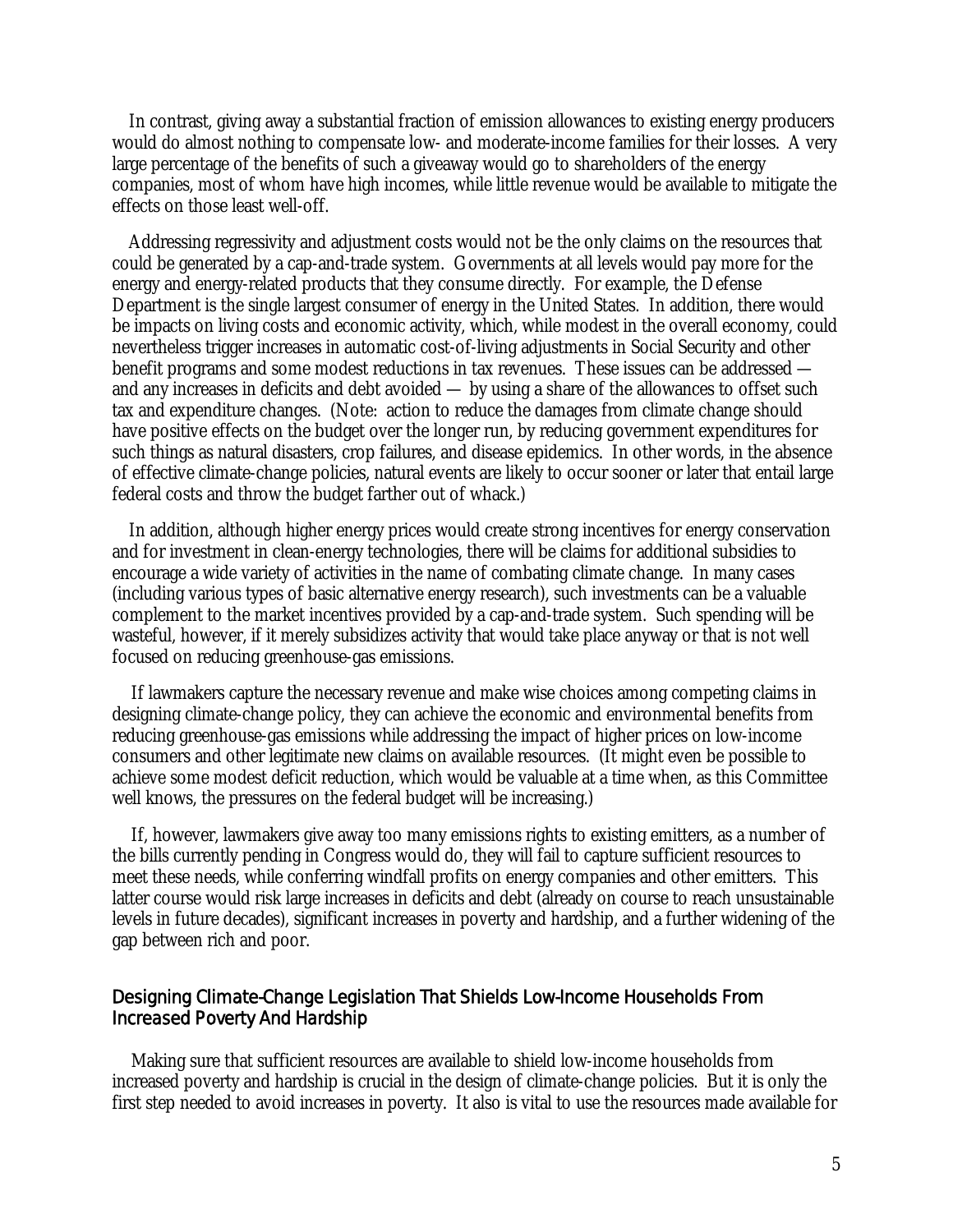this purpose in a way that is effective in reaching low-income households, efficient (with low administrative costs), and consistent with energy conservation goals. At this early stage of the debate, no climate-change legislation introduced on Capitol Hill meets this goal, although there is a growing interest among a number of lawmakers in finding effective ways to protect low-income people from increased costs.

 To shield vulnerable households from higher energy costs in a manner that is both effective and efficient, we recommend that policymakers follow these five basic principles.

- 1. **Fully protect the most vulnerable households.** Climate-change legislation should not make poor families poorer or push more people into poverty. To avoid that outcome, climate rebates should be designed to fully offset higher energy-related costs for low-income families. A good place to start is by fully protecting households in the bottom fifth of the income spectrum — those with average incomes of \$13,000 — or less than \$27,000 for a family of three. Families at modestly higher income levels that struggle to make ends meet will need some help, as well, in coping with higher bills.
- 2. **Use mechanisms that reach all or nearly all low-income households.** Some lowincome households work for low wages and could receive their climate rebate through the tax code, such as through an increase in the Earned Income Tax Credit. But others are elderly, unemployed (especially during recessions), or have serious disabilities. Climate rebates need to reach all of them.

Fortunately, policymakers can tap existing mechanisms to reach the large number of lowincome households that cannot be reached through a tax rebate mechanism because their incomes are so low they are not required to file a federal income tax return. For example, "climate rebates" could be provided through the electronic benefit transfer (EBT) systems that state human service agencies use to provide assistance to many poor people. Policymakers could fill any remaining gaps, and provide weatherization assistance, through

some increases in the Low Income Home Energy Assistance Program.

- 3. **Minimize red tape.** Funds set aside for low-income consumers should go to intended beneficiaries, not to administrative costs or profits. Accordingly, policymakers should provide assistance as much as possible through existing, proven delivery mechanisms rather than new public or private bureaucracies.
- 4. **Don't focus solely on utility bills.** For households in the bottom fifth of the population,



Source: CBPP calculations based on Consumer Expenditure Survey data and CBO methodology.